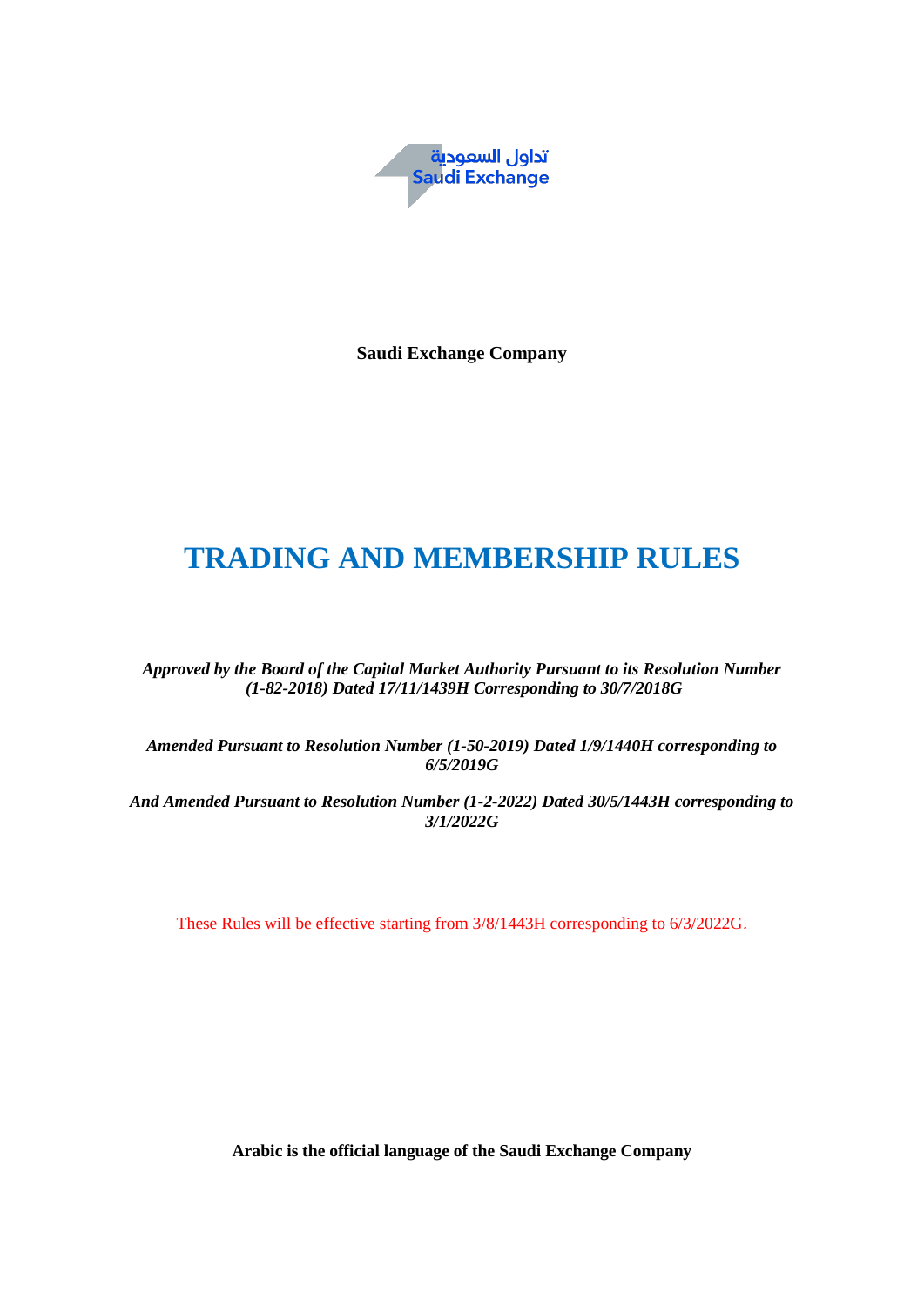# **Table of Contents**

| Clause | Page |
|--------|------|
|        |      |
|        |      |
|        |      |
|        |      |
|        |      |
|        |      |
|        |      |
|        |      |
|        |      |
|        |      |
|        |      |
|        |      |
|        |      |
|        |      |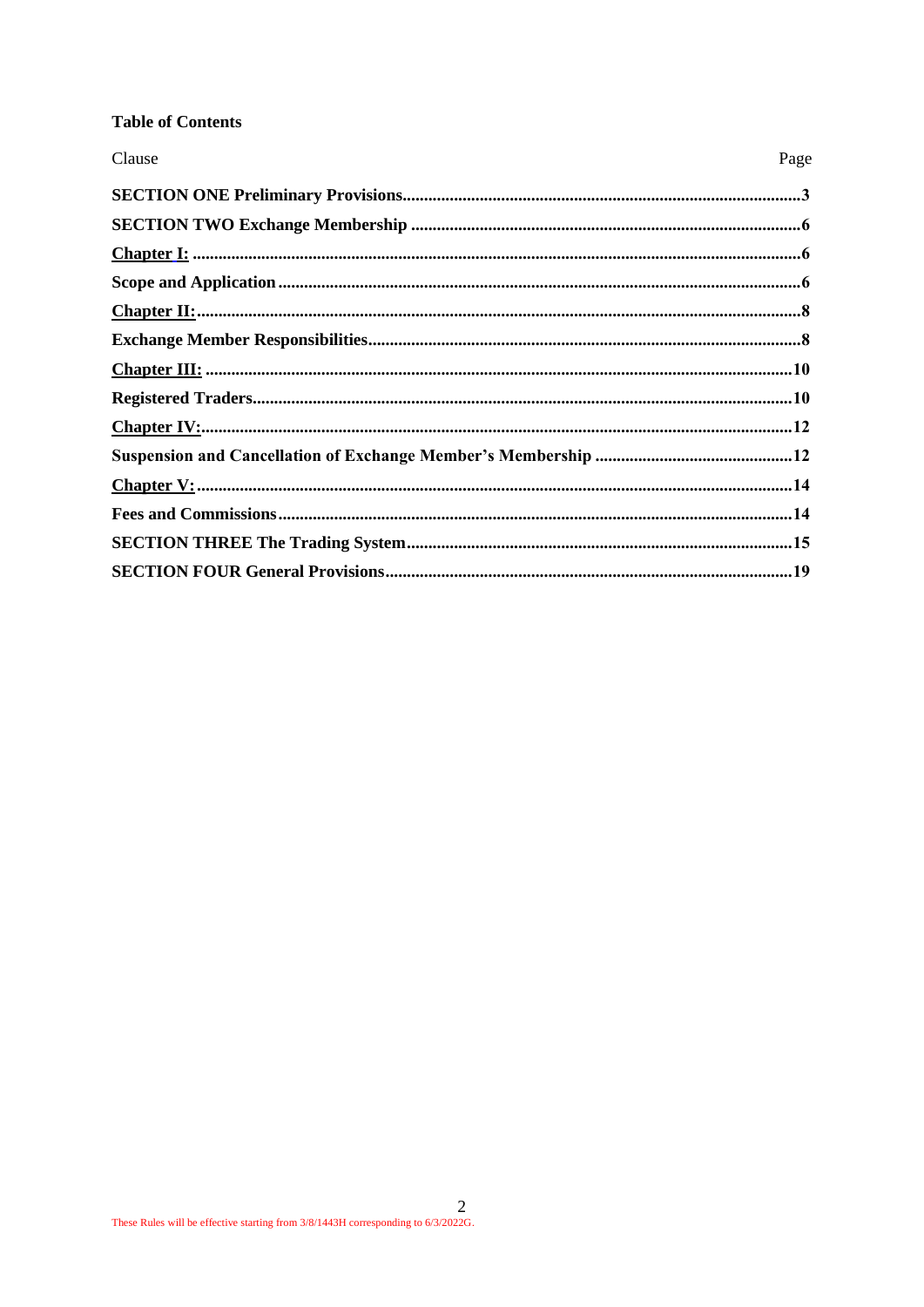#### **SECTION ONE Preliminary Provisions**

#### <span id="page-2-0"></span>**Article 1 Preliminary Provisions**

- a. All references to the "Capital Market Law" in these Rules are to the Capital Market Law issued by Royal Decree No. M/30 dated 2/6/1424H.
- b. The expressions and terms in these Rules carry the same meaning as they do in the Capital Market Law and in the Glossary of defined terms used in the Exchange Rules unless the text explicitly notes an alternate meaning.
- c. Any person subject to these Rules may appeal before the Committee any decision or action that the Authority or the Exchange takes in accordance with these Rules.
- d. These Rules shall not prejudice the provisions of the Capital Market Law, its implementing Regulations, and all relevant laws.

**Article 2 Scope**

Without prejudice to the provisions of the Capital Market Law, the purpose of these Rules is to regulate:

- a. Exchange membership and access to the Trading System;
- b. the registration of Registered Traders;
- c. the disclosure of information by Exchange Members to the Exchange; and
- d. trading in Listed Securities by Exchange Members.

#### **Article 3 Waivers**

The Exchange may, after obtaining the Authority's approval, waive any requirement in these Rules based on either a request from the relevant person or its own initiative.

#### **Article 4 Emergency Situations**

- a. Without prejudice to the Capital Market Law and in the event of an emergency situation, the Exchange has the right to:
	- 1) suspend any trading session or reduce, extend, or otherwise alter the time of any trading session;
	- 2) suspend trading in one or more individual securities.
	- 3) Cancel orders transmitted by the Exchange Member to the Trading System.
	- 4) Cancel transactions executed in the Trading System that are not finally settled.
- b. The emergency situations covered by this provision are as follows:
	- 1) failure of the Trading System, Clearing System or the Depositary and Settlement System or any parts thereof;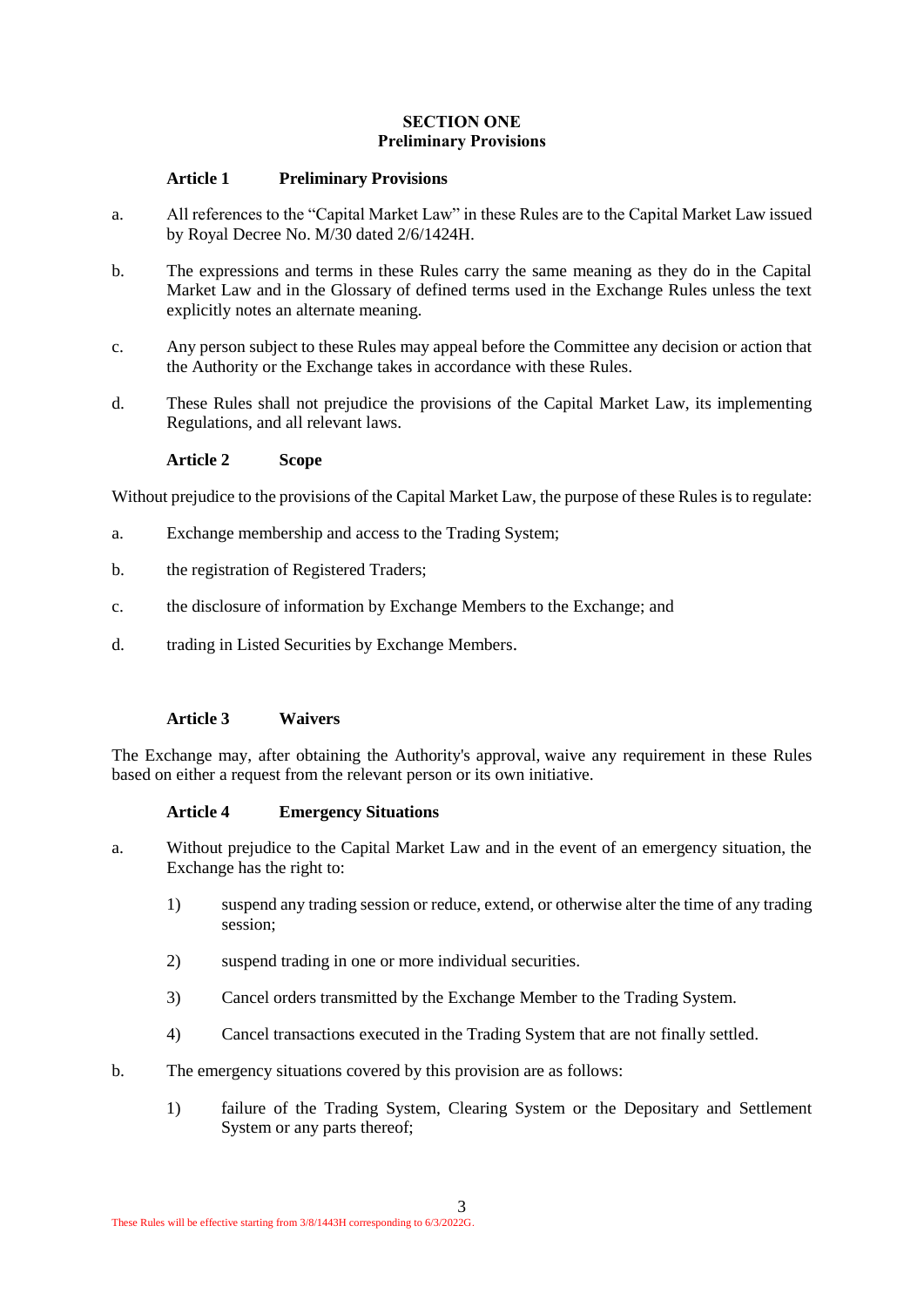- 2) failure of the Exchange Member's Technical Equipment or parts thereof, provided that such failure causes incorrect information to be sent to the Trading System or affects trading integrity;
- 3) failure of the network used to connect Exchange Members and the Exchange or parts thereof, provided that such failure causes incorrect information to be sent to the Trading System or affects trading integrity:
- 4) any event that may damage the Trading System, Clearing System or the Depositary and Settlement System such as a cyber-attack;
- 5) any error during changes or updates in the Trading System, Clearing System or the Depositary and Settlement System;
- 6) events that make operating the Trading System, Clearing System or the Depositary and Settlement System impossible, including, but not limited to, natural disasters and unforeseen events; or
- 7) any error in processing the data entered into the Trading System, Clearing System or the Depositary and Settlement System.
- c. In emergency situations, the Exchange will take all reasonable measures to ensure that trading continues in a fair and orderly manner, and that it addresses the situation appropriately. This includes trading on alternative temporary bases.
- d. Without prejudice to the Capital Market Law and in any situation that does not amount to an emergency as defined in section (b) of this Article, the Exchange may, with the Authority's approval, suspend any of these Rules' provisions in whole or in part, or temporarily replace them with new provisions, in addition to suspending trading in whole or in part.
- e. The Exchange must make a reasonable effort to inform Exchange Members of any measures taken in accordance with this Article as soon as possible.
- f. After removal of the cause of the failure, the Exchange will restore normal trading conditions as soon as possible and determine when such normal conditions will take effect.
- g. Exchange Members must inform their clients immediately of failures in their Order Management System and in the Trading System as well as of the resumption of normal operations.

#### **Article 5 Limit of Liability**

- a. Without prejudice to the provisions of the Capital Market Law, its Implementing Regulations and the Exchange Rules, and with the exception of intentional or serious mistakes, the Exchange is not liable for any losses or damages incurred by Exchange Members, their clients, or Information Providers that may arise directly or indirectly as a result of:
	- 1) any procedures, orders, or transactions subject to these Rules;
	- 2) the use of the Trading System;
	- 3) the partial or complete suspension or cancellation of trading or of a particular transaction on, or closure of, the Exchange;
	- 4) the exercise by the Exchange of any of its powers under these Rules; or
	- 5) any service failure attributable to the Exchange due to an event outside of its control.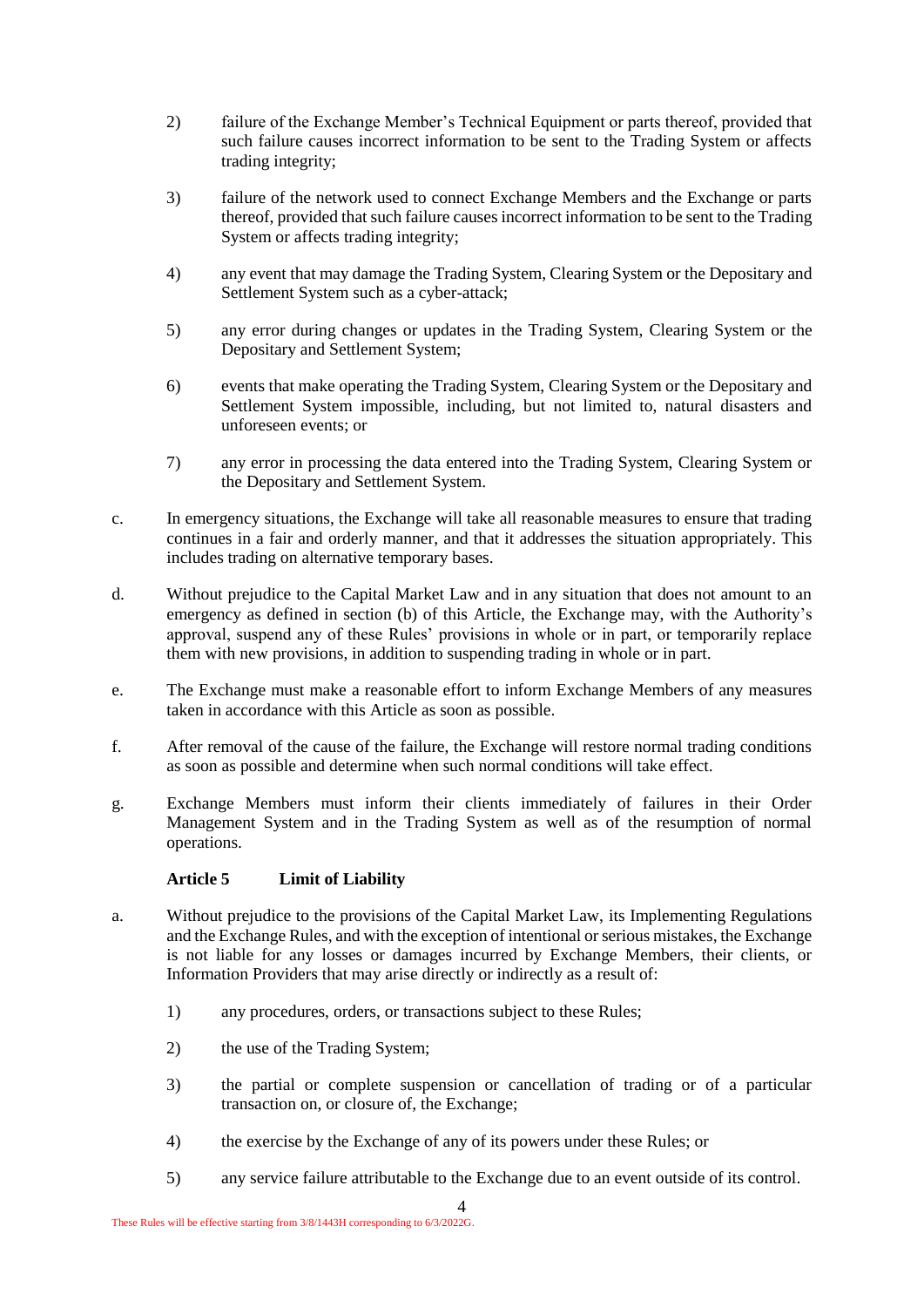b. Without prejudice to the provisions of the Capital Market Law, its Implementing Regulations, and the Exchange Rules, and with the exception of intentional or serious mistakes, the Exchange makes no guarantees and assumes no liability for the accuracy, timeliness, or completeness of issuer information, price information, market data, or any other information published on its website from time to time.

#### **Article 6 Disclosure of Information**

- a. The Exchange shall keep records of all data or information available to it under these Rules or that has been provided to it by an Exchange Member or otherwise concerning an Exchange Member. Such records should be maintained for at least ten years.
- b. Without prejudice to the relevant laws and regulations, the Exchange may supply any information whatsoever concerning the activities of an Exchange Member which is subject to these Rules only to the following persons:
	- 1) the Clearing House or any other clearing house with whom the Exchange has entered into an agreement pursuant to which the parties have agreed to exchange information as required and contemplated by these Rules;
	- 2) the Authority, SAMA, judicial body or any government authority which is entitled to receive or request any details or information in accordance with the relevant laws and regulations;
	- 3) any affiliate of the Exchange;
	- 4) any other person or body to which the Exchange is legally required to disclose the information in accordance with the relevant laws and regulations;
	- 5) any other person or body to which the Exchange has agreed to provide to them the information in connection with the activities of the relevant Exchange Member which are subject to these Rules, including (but not limited to) any information technology providers or other outsourced service providers to the Exchange;
	- 6) any data repository or similar body;
	- 7) any securities depository or securities settlement system; and
	- 8) any other person specified by the Authority.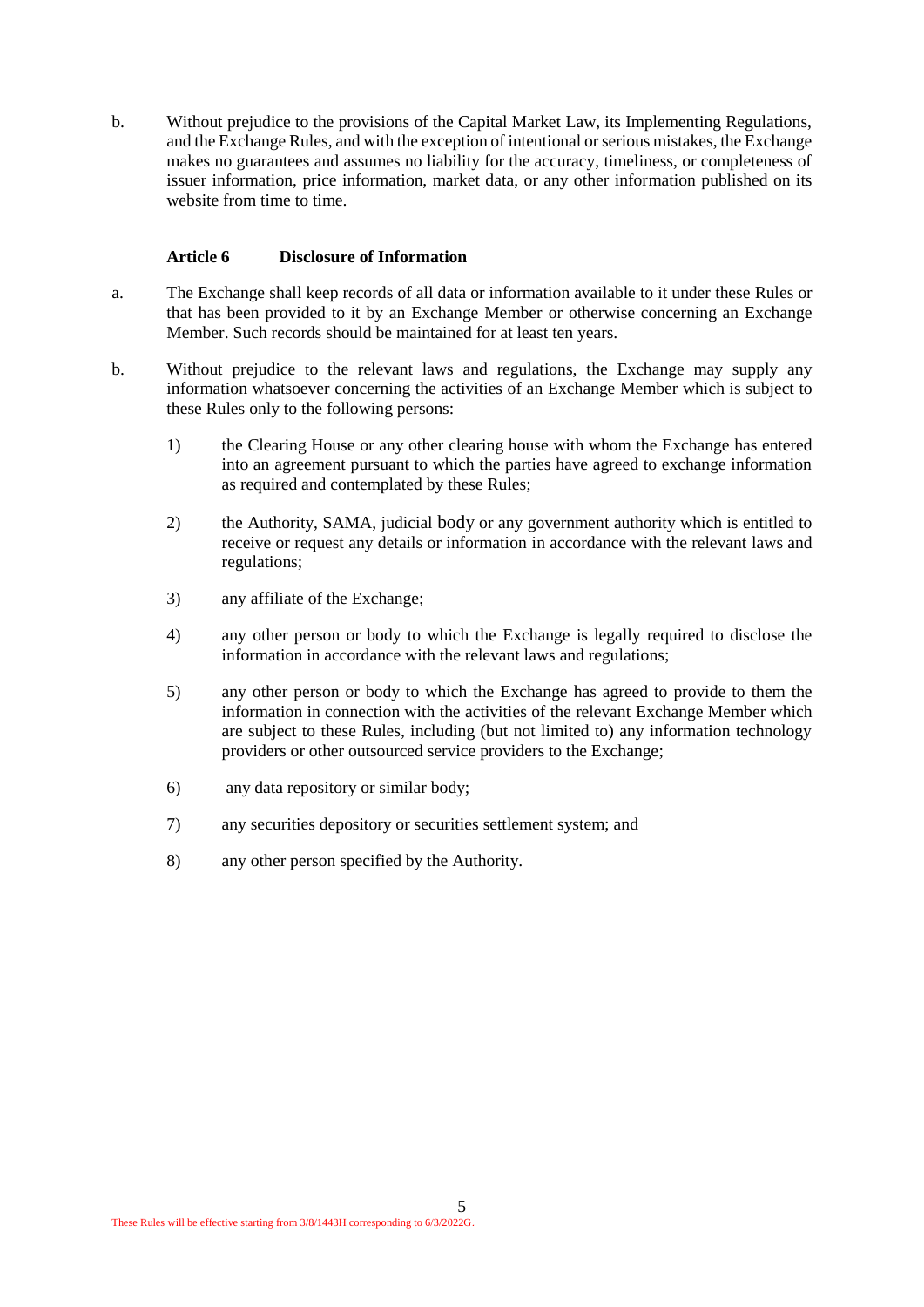#### **SECTION TWO Exchange Membership**

# **Chapter I:**

#### <span id="page-5-1"></span>**Scope and Application**

#### <span id="page-5-0"></span>**Article 7 Exchange Membership**

- a. Persons seeking to access the Trading System must first become Exchange Members.
- b. notwithstanding paragraph (a) of this Article, the Exchange may allow Securities Central Counterparties to access the Trading System pursuant to procedures determined by the Exchange. The conditions, responsibilities, and obligations related to Exchange Members and Registered Traders mentioned in these Rules shall not be applicable on the Securities Central Counterparties when given the access to the Trading System.

# <span id="page-5-2"></span>**Article 8 Conditions for Acquiring an Exchange Membership**

A legal person seeking to apply for Exchange Members (an "applicants" for the purposes of these Rules) must meet the following conditions:

- a. be a Capital Market Institution, authorised by the Authority to conduct dealing activities.
- b. be either a Custody Member, or have the suitable arrangements for custody activity in accordance with the Securities Depository Centre Rules;
- c. meet the technical, technological, security, and business continuity requirements determined by the Exchange to ensure that applicants (i) may connect to and, once connected, maintain the integrity and security of the Trading System, and (ii) receive and transmit orders in compliance with the Capital Market Law, its Implementing Regulations, the Exchange Rules, and all relevant laws and regulations;
- d. have in place robust internal risk management systems, internal audit and IT systems updated on an ongoing basis;
- e. have qualified employees with sufficient experience, knowledge, competence, and training to enable applicants to comply with all requirements listed in these Rules;
- f. pay any applicable fees due pursuant to [Article 23](#page-13-1) of these Rules; and
- g. comply with any other condition proposed by the Exchange and approved by the Authority.

# <span id="page-5-3"></span>**Article 9 Exchange Member Application Procedures and the Powers of the Exchange**

- a. An applicant wishing to become an Exchange Member must submit a written application requesting admission as an Exchange Member to the Exchange in the form prescribed by the Exchange.
- b. Upon receipt of the application mentioned in paragraph (a) of this Article, the Exchange will review the application to determine whether the applicant meets the conditions listed in [Article](#page-5-2)  [8](#page-5-2) of these Rules.
- c. To discharge the obligation noted in paragraph (b) of this Article (or, as the case may be, to verify that an Exchange Member has remained in compliance with [Article 8](#page-5-2) of these Rules on an ongoing basis), the Exchange may: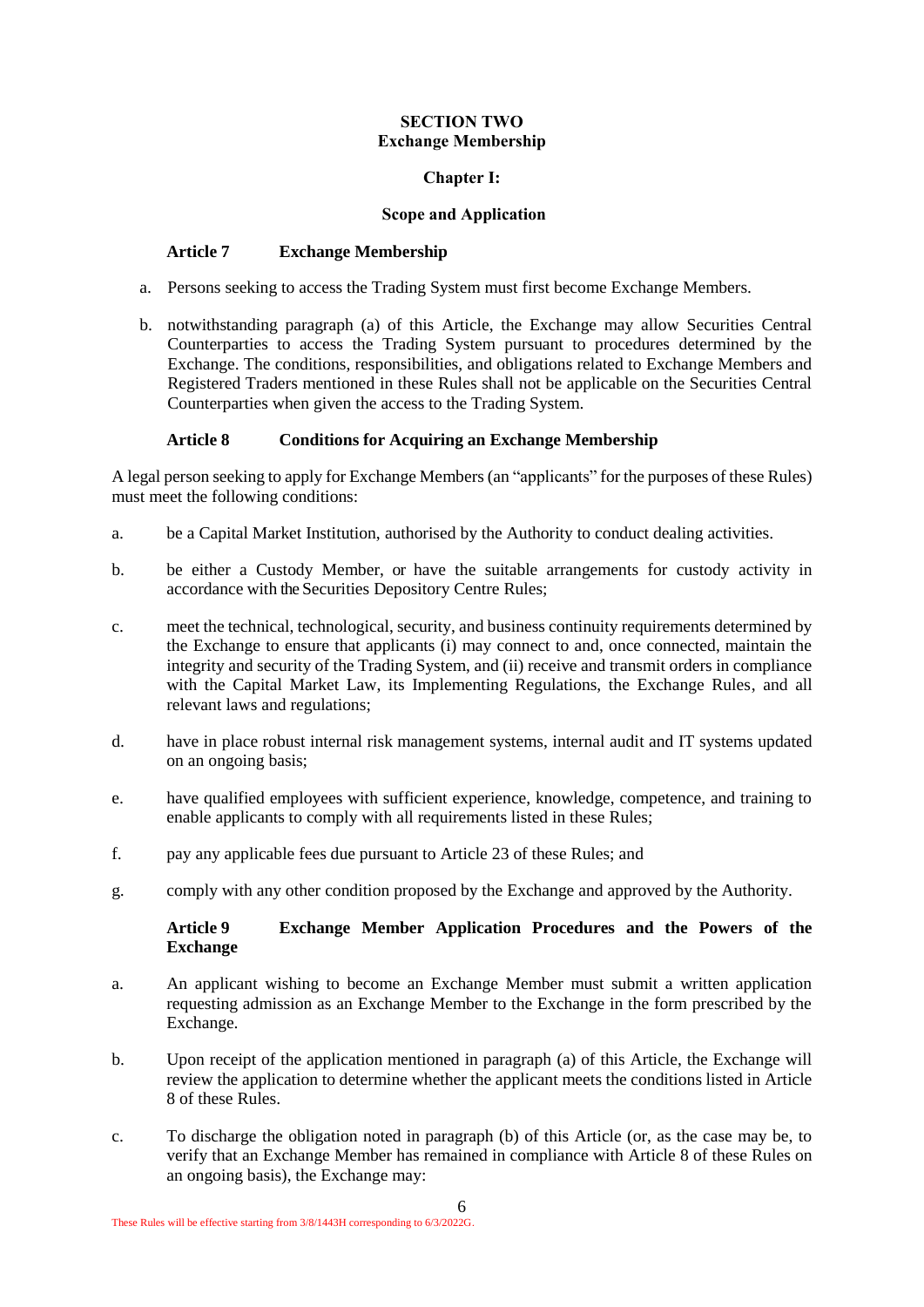- 1) carry out any inquiry it considers appropriate;
- 2) require the applicant (or Exchange Member) or a representative to appear before the Exchange to answer questions, or explain any matter the Exchange considers relevant to the application;
- 3) require the applicant (or Exchange Member) or a representative to provide any additional information the Exchange considers necessary within (10) days of the request;
- 4) liaise with the Authority at any time; and/or
- 5) verify any information supplied by the applicant (or Exchange Member).
- d. The Exchange may determine that an applicant (or Exchange Member) does not meet the conditions in [Article 8](#page-5-2) of these Rules when said applicant (or Exchange Member) or any third party does not comply with the requirements or requests (as applicable) listed in subparagraphs  $(1)$ ,  $(2)$ , and  $(3)$  of paragraph  $(c)$  of this Article.
- e. Upon receipt of all information and documents it requires, the Exchange will notify the applicant in writing of the fact that it has received all required documents and information. The Exchange will then make one of the following decisions within a maximum period of (30) days:
	- 1) approve the application if it determines that the applicant meets the required conditions of [Article 8](#page-5-2) with the condition that the applicant meet the conditions of [Article 11](#page-6-0) of these Rules, including any such conditions and limitations the Exchange considers appropriate; or
	- 2) refuse the application, and provide its reasons.
- f. The period referred to in paragraph (e) of this Article will begin either (i) on the date of the receipt of the complete application; or (where applicable) (ii) on the date of receipt of all additional information required under subparagraphs  $(1)$ ,  $(2)$  and  $(3)$  of paragraph  $(c)$  of this Article.
- g. If the Exchange resolves to grant an applicant an Exchange Membership, it will notify the applicant of this in writing in accordance with subparagraph (1) of paragraph (e) of this Article.
- h. If the Exchange resolves to refuse the application for Exchange Membership in accordance with subparagraph (2) of paragraph (e) of this Article, it will notify the applicant in writing.

#### **Article 10 Market Makers**

Exchange Members must comply with the market making requirements (where applicable) as specified by the Exchange and approved by the Authority.

# <span id="page-6-0"></span>**Article 11 Effect of Notification of Exchange Membership**

- a. Subject to any applicable conditions or limitations specified in the notification, applicants who receive a notification in accordance with paragraph (g) of [Article 9](#page-5-3) of these Rules may not start operating as Exchange Member until they:
	- 1) sign the Membership Agreement in the prescribed form with the Exchange;
	- 2) complete the certification process according to the guidelines and requirements specified by the Exchange; and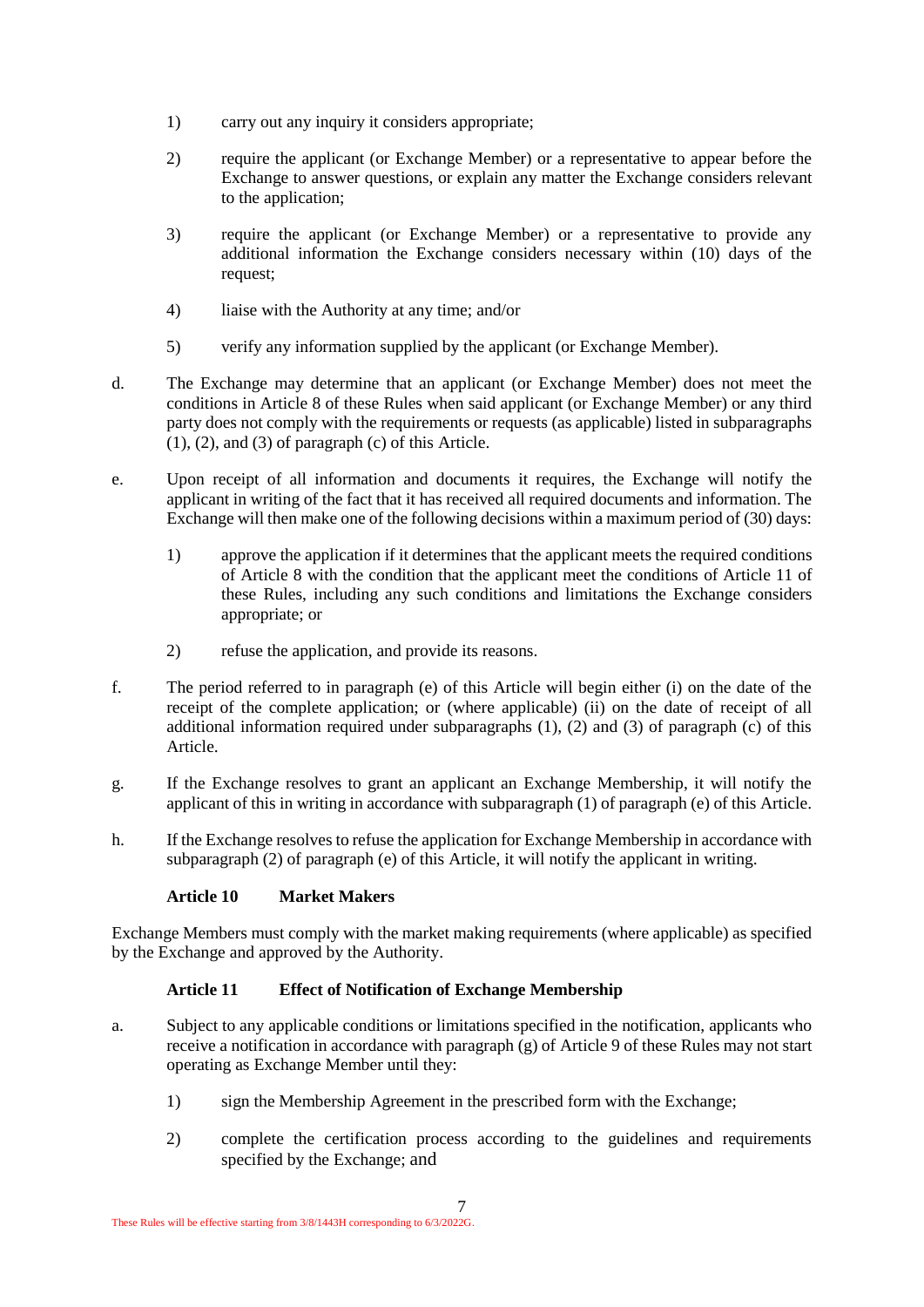- 3) pay all applicable fees due pursuant to [Article 23](#page-13-1) of these Rules.
- b. Upon confirming that applicants have completed the steps set out in paragraph (a) of this Article, the Exchange will consider the applicants Exchange Members and permit them to connect to the Trading System.
- c. Exchange Members must be either a Clearing Member, or a Non-Clearing Member which has entered into a Non-Clearing Member Clearing Agreement with a General Clearing Member in accordance with the Securities Clearing Centre Rules.
- d. Upon confirming that applicants have completed the steps set out in paragraph (c) of this Article, the Exchange will state the date on which the new Exchange Members may begin trading within a period not exceeding (30) days.

# **Chapter II:**

# **Exchange Member Responsibilities**

# <span id="page-7-0"></span>**Article 12 Technical Requirements for Exchange Members**

- a. Exchange Members assume sole responsibility for the installation of suitable Technical Equipment for connection to and communication with the Trading system.
- b. Exchange Members must not change or update their Order Management Systems without obtaining the Exchange's written approval.
- c. Exchange Members' Technical Equipment must undergo the certification process.
- d. The certification process for the Exchange Members' Technical Equipment must proceed according to the Exchange's specified technical and technological tests, standards, and procedures.
- e. Exchange Members must, at all times, ensure the reliability of their Technical Equipment, as prescribed by the Exchange.
- f. The Exchange may, as it deems appropriate, require additional certification processes for the Technical Equipment of any Exchange Member.

# **Article 13 Obligations of Exchange Members**

Exchange Members must, at all times, comply with the following:

- a. the Capital Market Law and its Implementing Regulations, the Exchange Rules, and any instructions issued by the Authority or the Exchange or the Clearing House or the Depository Centre and all relevant laws and regulations;
- b. any condition or limitation placed on the activities of Exchange Members by the Authority or the Exchange;
- c. all requirements listed in the Exchange Membership Agreement;
- d. the relevant Exchange Membership conditions set out in Article 8 of these Rules;
- e. have at least two Registered Traders; and
- f. have an on-site and off-site backup system for all critical data related to the services the Exchange Member provides.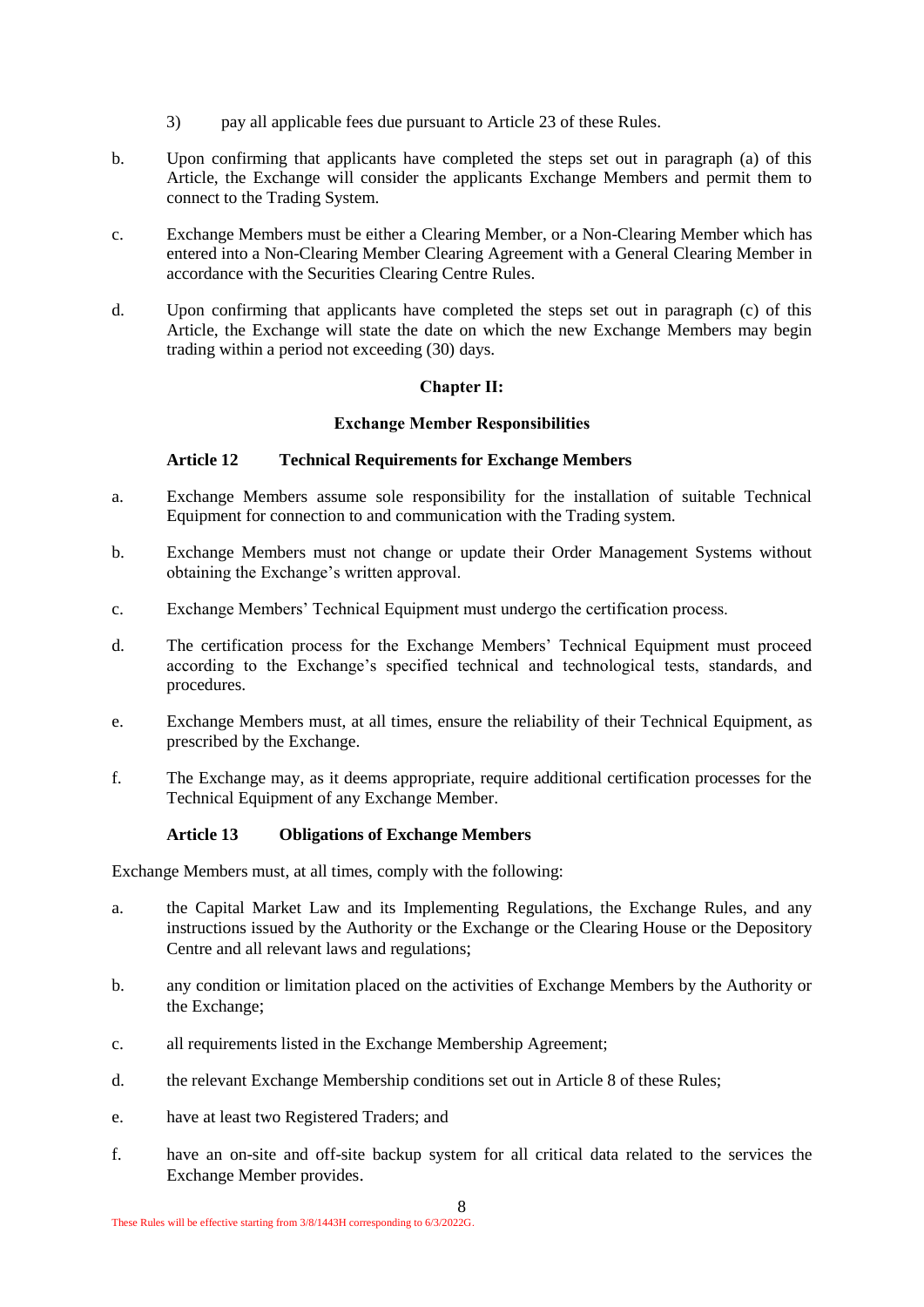# **Article 14 Provision of Information by Exchange Members**

Each Exchange Member must provide, within such time period as the Exchange shall specify in its discretion, all records, books, statements, accounts or any other information relating to the Exchange Member or its Clients as the Exchange may reasonably demand to ensure compliance with these Rules.

# **Article 15 Notifications by Exchange Members**

- a. Exchange Members must immediately notify the Exchange, in writing, upon:
	- 1) becoming aware of any breach, or any circumstances that will or may lead to a breach of the Exchange Rules; or
	- 2) obtaining knowledge or suspicion of the occurrence of any technical or technological error or fault in their Systems or any security issues that may affect their connection to the Trading System or the reception of orders or execution of transactions through them.
- b. Where applicable, within three days, the relevant Exchange Members must provide reports to the Exchange identifying the steps they have taken or the steps they will take, as well as the time they will need, to resolve any situation about which they notified the Exchange per the instructions in paragraph (a) of this Article.
- c. Exchange Members must notify the Exchange in writing of:
	- 1) any change in the information provided to the Exchange in the applications they submitted for Exchange Membership;
	- 2) any changes to their business models or operations that may impact their satisfaction of the Exchange Membership requirements and/or their performance of the Exchange Member obligations listed in these Rules and the Trading and Membership Procedures; or
	- 3) any event that impacts their satisfaction of the Exchange Membership requirements, member security, business continuity, IT standards, and/or their performance of Exchange Member obligations under the Exchange Rules or their connection to the Trading System, including, but not limited to, the following:
		- a) any failure in their Technical Equipment; or
		- b) any changes or updates to their Order Management Systems.
	- 4) any other event, matter, circumstance or change relating to the Exchange Member, its affiliates, or any other persons acting on its behalf, of which the Exchange would reasonably expect notice, which would cause any information previously provided by the Exchange Member to the Exchange for any reason to be inaccurate, incomplete or superseded, or which may have a material impact on the Exchange Member's satisfaction of the Exchange Membership requirements and/or the performance of the Exchange Member's obligations under these Rules.
- d. Where Exchange Members have prior knowledge of the change or event described in paragraph (c) of this Article, they must inform the Exchange at least (30) days in advance of the proposed effective date.
- e. Where Exchange Member are unable to comply with the requirements of paragraph (d) of this Article regarding their prior knowledge of a change or a failure, they must inform the Exchange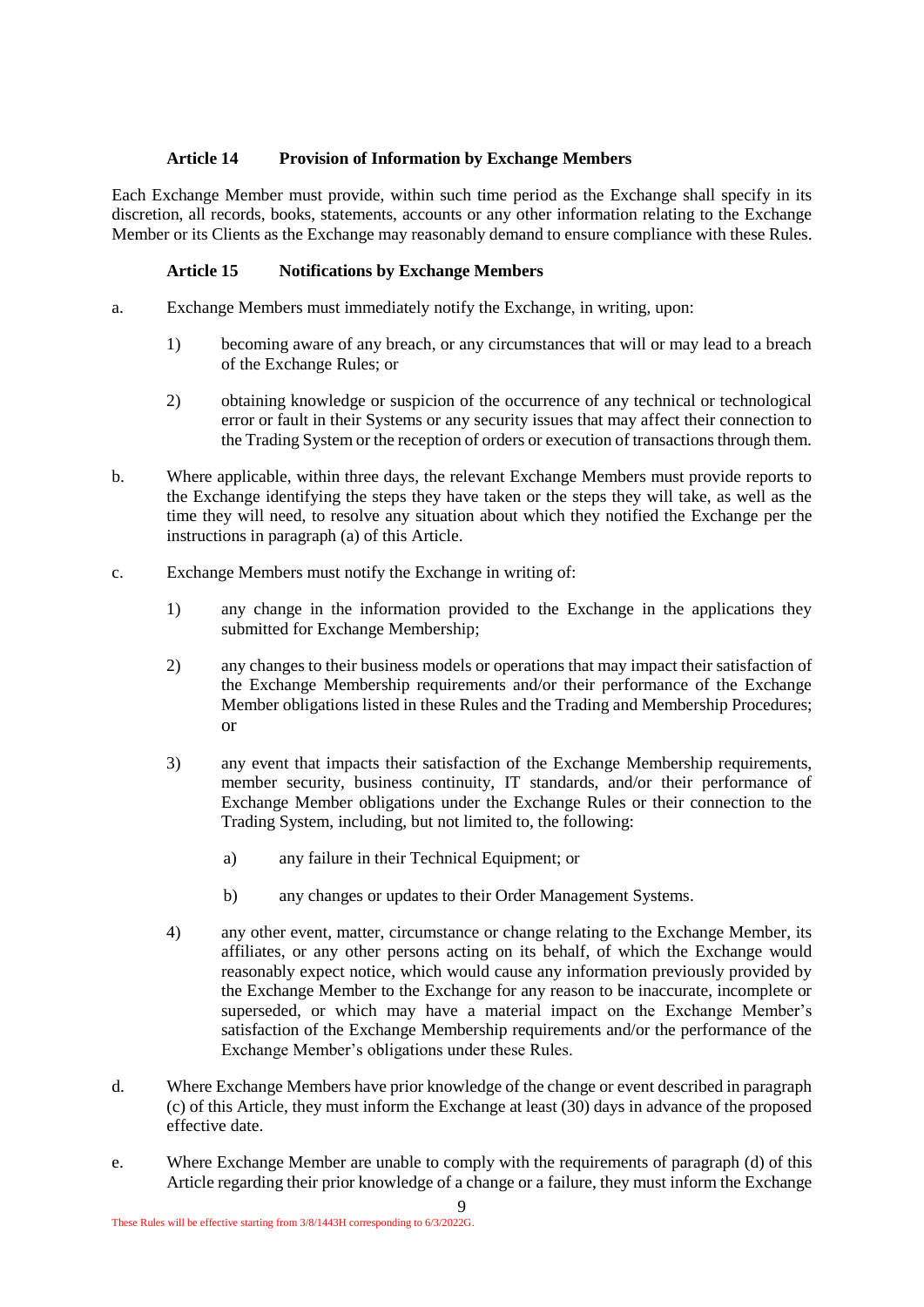immediately upon becoming aware of such a change or failure, or—where applicable—its proposed effective date.

- f. If the Exchange receives a notification pursuant to paragraph (a) of this Article, it will pass on said notification to the Authority immediately and may, at its own discretion, require the Exchange Member who submitted the notification to disclose the content of said notification to its clients and/or to the public.
- g. If the Exchange receives a report pursuant to paragraph (b) of this Article, it will pass on said report to the Authority immediately.

#### **Article 16 Record Keeping**

- **a.** Each Exchange Member must maintain, at all times, an up-to-date copy record of all books, statements, accounts, materials or other information provided by it to the Exchange or otherwise relating to the trading activities of the Exchange Member on the Exchange for at least a period of ten years. Such records should include the following:
	- 1) information on all orders, instructions and any other messages transmitted by the Exchange Member to the Trading System, including, but not limited to, instructions relating to the verification conducted or confirmation received before placing any sell order, amendment, deactivation and cancellation of orders, together with information on the time of transmission and the identity of the Exchange Registered Trader responsible for transmission;
	- 2) information on any Transactions the Exchange Member enters into on the Exchange, together with information on the time at which each such transaction is executed; and
	- 3) where the Exchange Member is acting on behalf of a Client, information on the identity of the relevant Client.
- b. In the event that any record maintained by an Exchange Member relates to any litigation or claim (including any pending litigation or threatened) or any on-going investigations, the Exchange Member must retain such record until the closure of that litigation, claim or on-going investigation.

#### **Chapter III:**

#### **Registered Traders**

#### <span id="page-9-0"></span>**Article 17 General Provisions**

- a. No person may access the Trading System for the purposes of conducting trading activities unless they are an Exchange Registered Trader.
- b. Exchange Members must register those persons who are to receive access on behalf of the Exchange Member in accordance with Article 18 of these Rules.
- c. Registered Traders are responsible for conducting trading activities for the Exchange Members who employ them and said Exchange Members' clients. Exchange Members are responsible for overseeing the activities of their Registered Traders.
- d. Registered Traders must, at all times, comply with the Capital Market Law and its Implementing Regulations, the Exchange Rules, the relevant laws and regulations, and any instructions issued to the Exchange Members who employ them.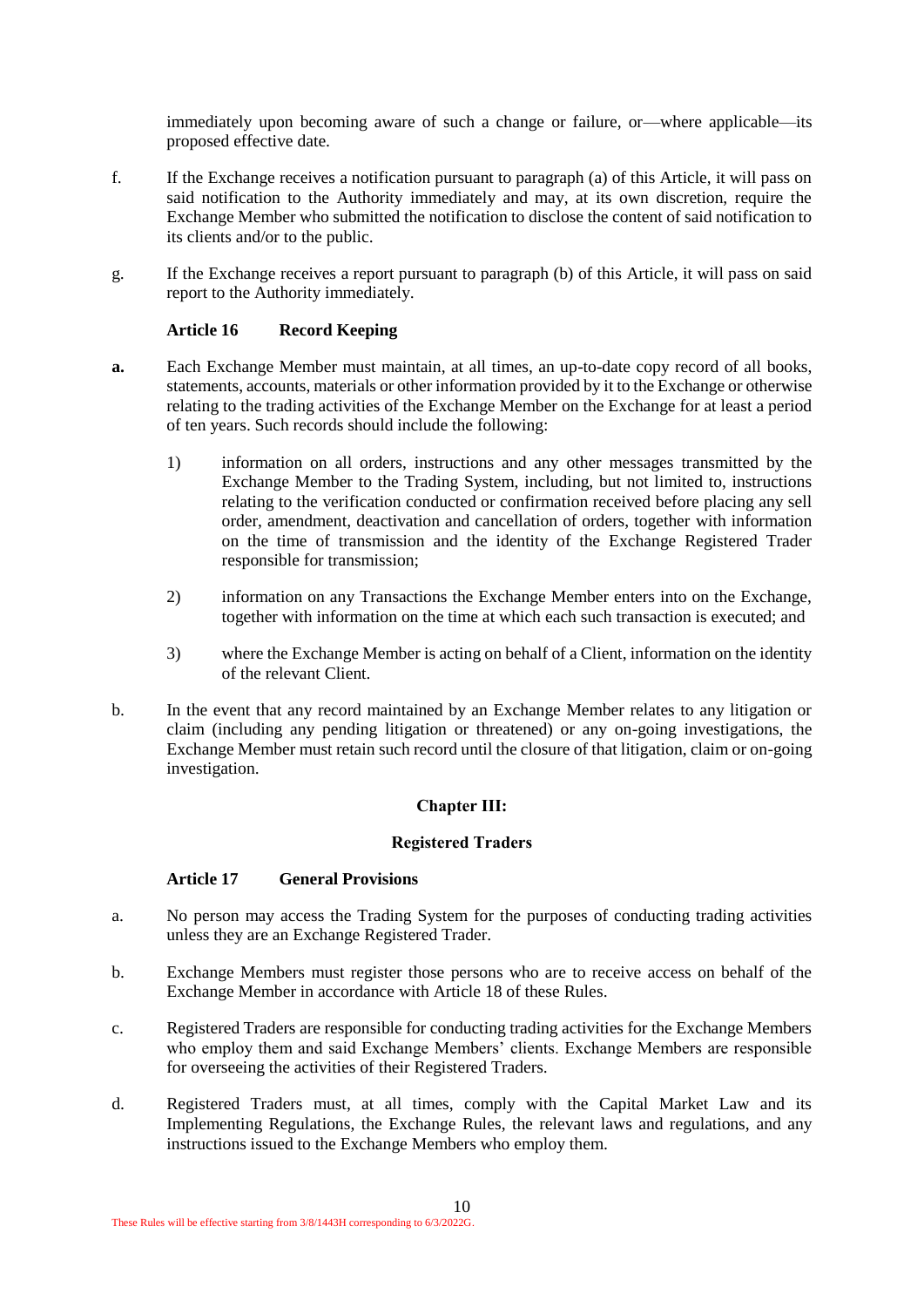- e. The Exchange will automatically cancel the registration of a Registered Trader in the event of the cancellation of the Exchange Membership of the Exchange Member who employs them. Likewise, the Exchange will automatically suspend the registration of a Registered Trader in the event of the suspension of the Exchange Membership of the Exchange Member who employs them.
- f. Notwithstanding responsibilities arising under applicable provisions of the Capital Market Law and its Implementing Regulations as well as the Exchange Rules, Exchange Members assume full responsibility for the actions of their Registered Traders and any other persons acting on their behalf from time to time; this responsibility also extends to orders or other communications entered through Exchange Member's Technical Equipment.

# **Article 18 Conditions for Becoming a Registered Trader**

Any person wishing to apply to become a Registered Trader must satisfy the following conditions:

- a. be a Saudi national;
- b. be registered with the Authority to perform a registrable function in accordance with the relevant provisions of the Capital Market Institutions Regulations; and
- c. pass the qualification examinations required by the Exchange for Registered Traders.

# **Article 19 Application of Registration**

- a. Applicants must submit the application for registration in the form prescribed by the Exchange.
- b. Applicants may submit Registered Trader applications at the same time as the application for Exchange Membership or at any point after becoming Exchange Members but in all cases prior to the Employee accessing the Trading System.
- c. Upon approval of applications, the Exchange will provide Registered Traders with user identification information in writing to enable them to access the Trading System.

#### **Article 20 Cancellation of Registration**

- a. If Registered Traders cease to perform the job of Registered Trader or cease their employment or association with Exchange Members, the Exchange Members must immediately notify the Exchange in writing of that fact. Upon receipt of the notice, the Exchange will cancel the registration of the Registered Trader.
- b. The Exchange has the power to cancel the registration of Registered Traders if the Registered Traders violate any provision of the Capital Market Law and its Implementing Regulations or the Exchange Rules, or these Rules or the relevant laws and regulations.
- c. If the Exchange cancels a Registered Trader's registration, the responsible Exchange Member must ensure that said Registered Trader immediately ceases to access the Trading System.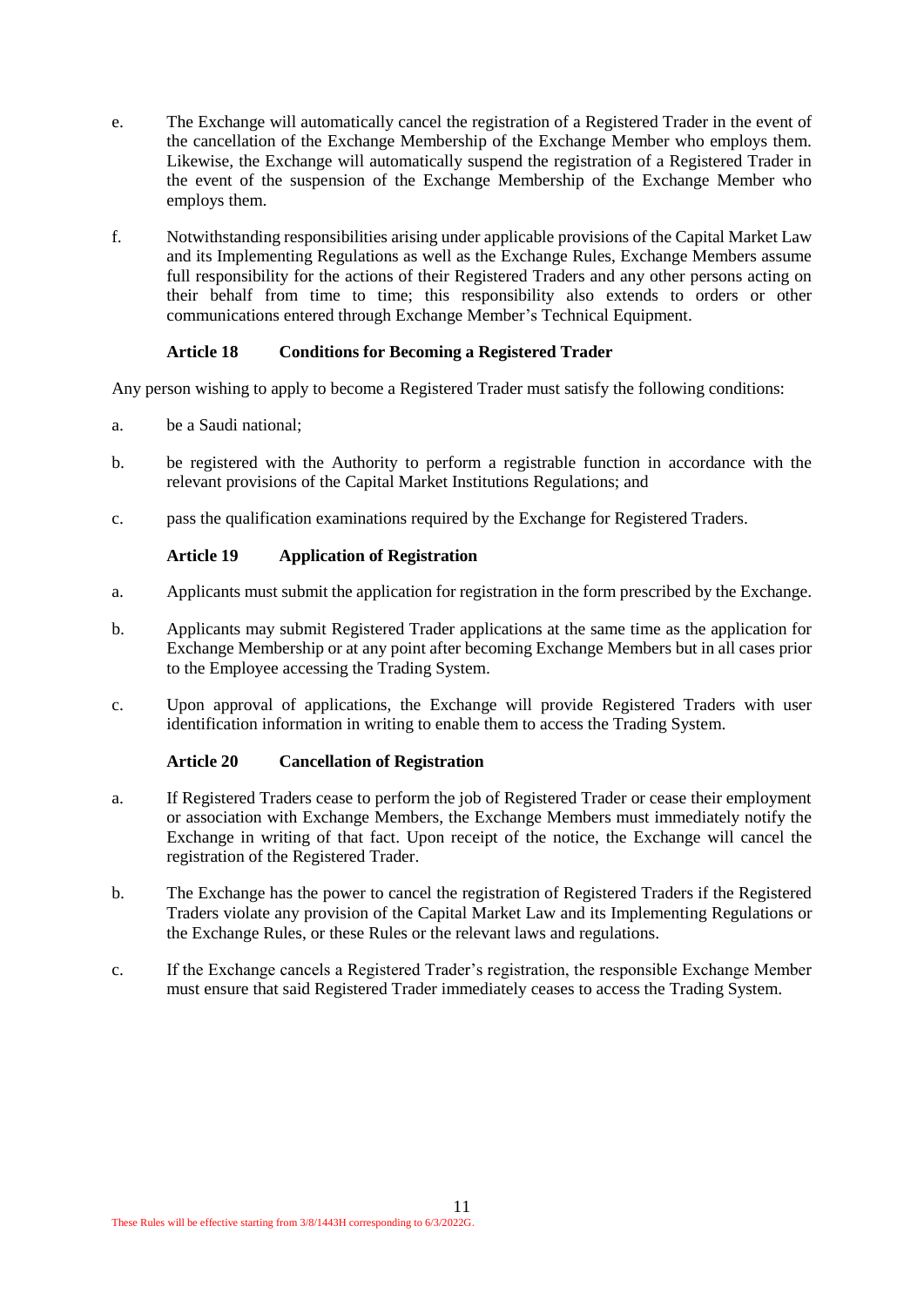# **Chapter IV:**

# <span id="page-11-1"></span>**Suspension and Cancellation of Exchange Member's Membership**

#### <span id="page-11-0"></span>**Article 21 Suspension of Exchange Member's Membership**

- a. The Exchange may at its own discretion, suspend an Exchange Member's membership in circumstances that necessitate immediate suspension to protect the safety of the Trading System. These circumstances are:
	- 1) if the Exchange Member no longer satisfies the requirements for Exchange Membership set out in these Rules (including, but not limited to, those set out in Section Two of these Rules);
	- 2) if any error occurs in the Technical Equipment of the Exchange Member that affects the safety of its connection to the Trading System or the transactions executed through it;
	- 3) if the continuation of the Exchange Member's connection to the Trading System threatens the safety of the Exchange or the interests of investors;
	- 4) if the Exchange Member has its Clearing Membership suspended;
	- 5) upon the suspension of the Clearing Membership of the Clearing Member through whom the Exchange Member clears its transactions;
	- 6) if the Exchange Member has its Custody Membership suspended;
	- 7) upon the suspension of the Custody Membership of the Custody Member through whom the Exchange Member settles its transactions; or
	- 8) Upon the instruction received from the Clearing House or the relevant General Clearing Member (where applicable) in accordance with Article 31 of these Rules.
- b. Without prejudice to the provisions of the Capital Market Law and paragraph (c) of this Article, the Exchange may also suspend an Exchange Member's membership in the following circumstances:
	- 1) if the Exchange Member breaches any of its obligations under these Rules or the membership agreement; or
	- 2) if the Exchange Member fails to pay any applicable fees to the Exchange.
- c. Upon becoming aware of the circumstances set out in paragraph (b) of this Article, the Exchange will write to the Exchange Member to describe the issue and ask the Exchange Member to establish a reasonable timetable, subject to the Exchange's approval, for it to take remedial actions. The Exchange may suspend the memberships of Exchange Members who fail to rectify the issue within the established timetable.
- d. The Exchange will immediately notify the Authority of suspensions of Exchange Members' memberships in accordance with paragraphs (a) and (b) of this Article.
- e. Exchange Members may request that the Exchange lift suspensions imposed under paragraphs (a) or (b) of this Article and provide evidence that supports lifting the suspensions. The Exchange may, after reviewing such requests, lift or maintain the suspensions.

12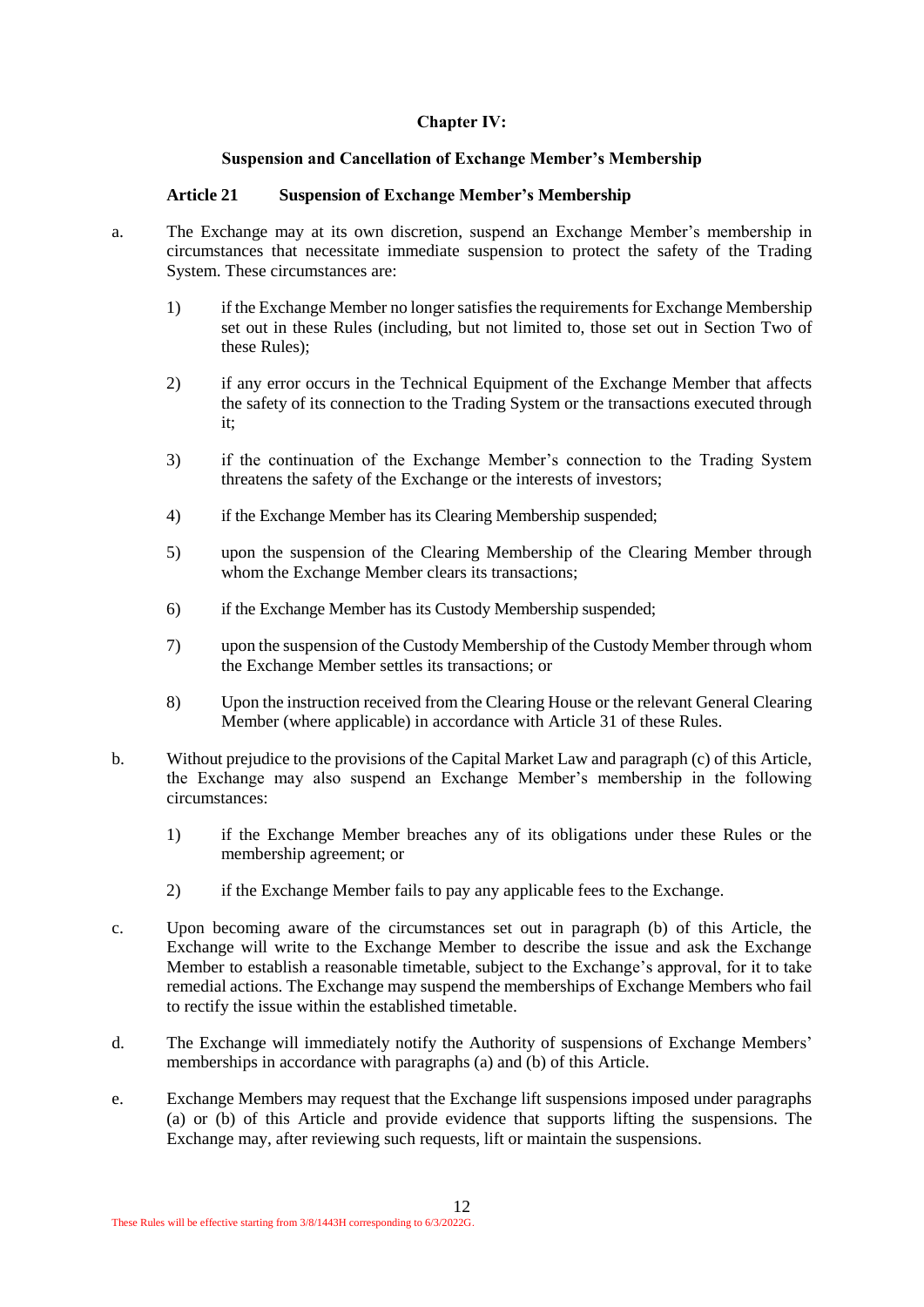- f. The Exchange will immediately notify the Authority of the lifting of suspensions of Exchange Member memberships in accordance with paragraph (e) of this Article.
- g. The Exchange will immediately suspend the memberships of Exchange Members if instructed to do so by the Authority.
- h. The Exchange will lift suspensions imposed according to the Authority's instructions as outlined in paragraph  $(g)$  of this Article based on instructions issued by the Authority. Exchange Members may request that the Authority lift their suspensions and provide evidence that supports lifting their suspensions through the Exchange. The Authority may, after reviewing such requests, direct the Exchange to lift or maintain the suspensions.
- i. The Exchange will notify Exchange Members in writing of any suspension imposed under this Article and provide reasons.
- j. Exchange Members must immediately notify their clients in writing of the suspension of their Exchange Memberships upon receiving notice of said suspensions.
- k. The Exchange may take any action or request that Exchange Members take any action or comply with any requirement to ensure that the suspensions of their memberships do not negatively affect the Exchange or the interests of investors.
- l. Without prejudice to paragraph (k) of this Article, Exchange Members must not provide any services associated with their memberships or otherwise represent themselves as capable of providing such services during the suspension of their memberships.
- m. Fees and commissions incurred by the Exchange Member pursuant to the provisions of Article 23 of these Rules will continue to accrue and become payable during the period of suspension.

#### **Article 22 Cancellation of Exchange Member's Membership**

- a. The Exchange may, at its own discretion, cancel the membership of Exchange Members and terminate their connections to the Trading System in the following circumstances:
	- 1) if the Exchange Member breaches any of its obligations under these Rules or the Exchange Membership Agreement;
	- 2) if the Exchange Member's membership remains suspended, pursuant to [Article 21](#page-11-1) of these Rules, for (6) months without any resolution of the cause of the suspension;
	- 3) if the Exchange Member does not transmit any orders to the Trading System for at least (12) months;
	- 4) the Exchange Member has its Clearing Membership cancelled (where applicable);
	- 5) the Exchange Member has its Custody Membership cancelled (where applicable); or
	- 6) if the Exchange Member submits an application to the Exchange cancelling its membership in the form prescribed for this purpose. The Exchange may, at its own discretion, reject such applications if the cancellation of a membership could negatively impact the interests of investors, other Exchange Members, or the Exchange.
- b. The Exchange will cancel the memberships of Exchange Members and terminate their connections to the Trading System if the Authority instructs the Exchange to do so.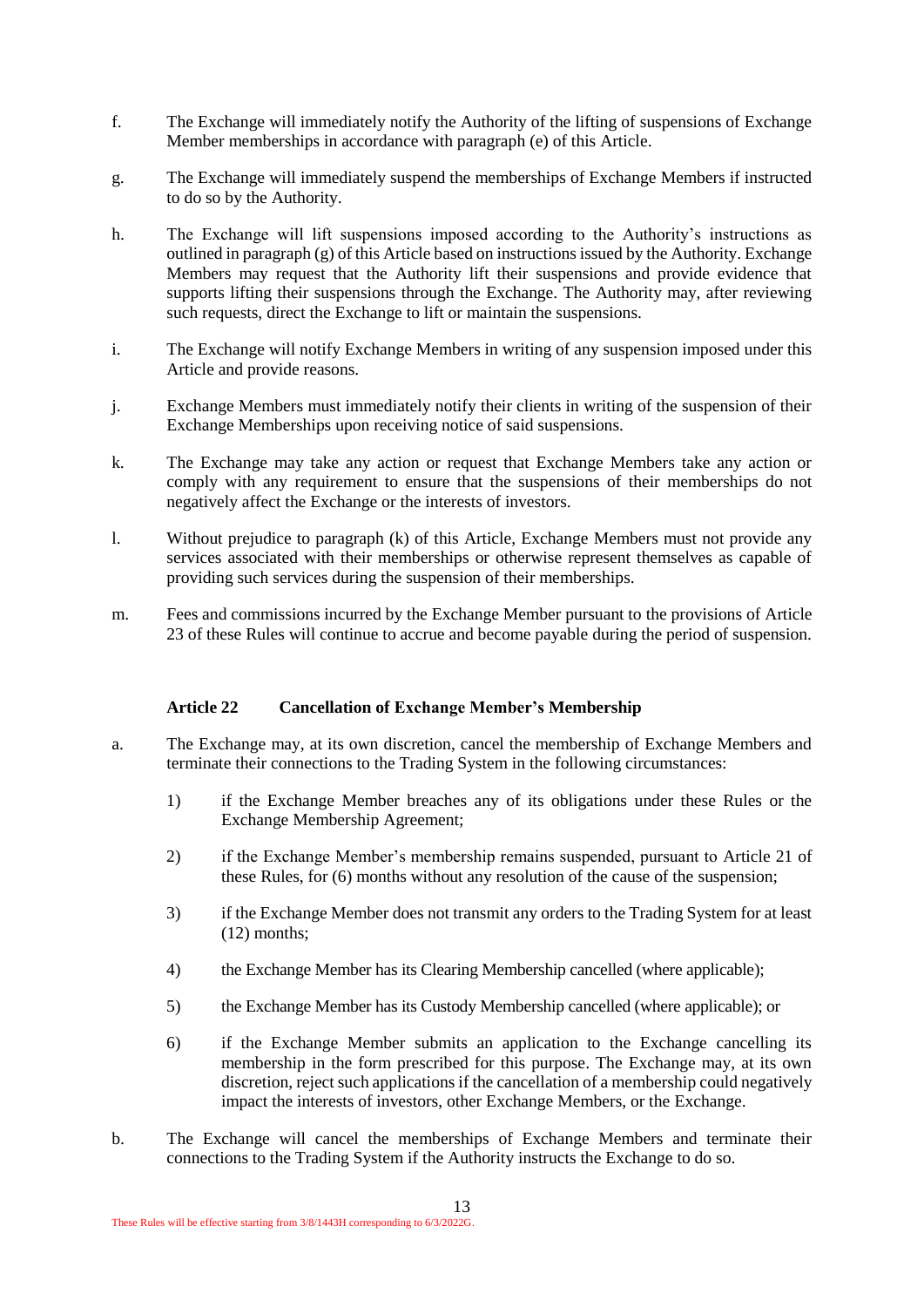- c. The Exchange will immediately notify the Authority of the cancellation of an Exchange Member's membership in accordance with paragraph (a) of this Article.
- d. The Exchange will notify Exchange Members in writing of the cancellation of their memberships and explain the reasons when it issues its cancellation decisions.
- e. Upon receiving a notice of cancellation of their Exchange memberships, Exchange Members must immediately notify their clients in writing of the cancellations of their Exchange Memberships and the fact that they may no longer execute any order on the trading system or provide any other services that depend on their Exchange Memberships.
- f. The Exchange may take any action or request that Exchange Members take any action or comply with any requirement to ensure that the cancellations of their memberships do not negatively affect the Exchange, other Exchange Members or the interests of investors.

#### **Chapter V:**

#### <span id="page-13-1"></span>**Fees and Commissions**

#### <span id="page-13-0"></span>**Article 23 Fees and Commissions**

Each applicant and Exchange Members must pay all applicable fees and commissions, in accordance with these Rules, to the Exchange as determined by the Exchange and approved by the Authority.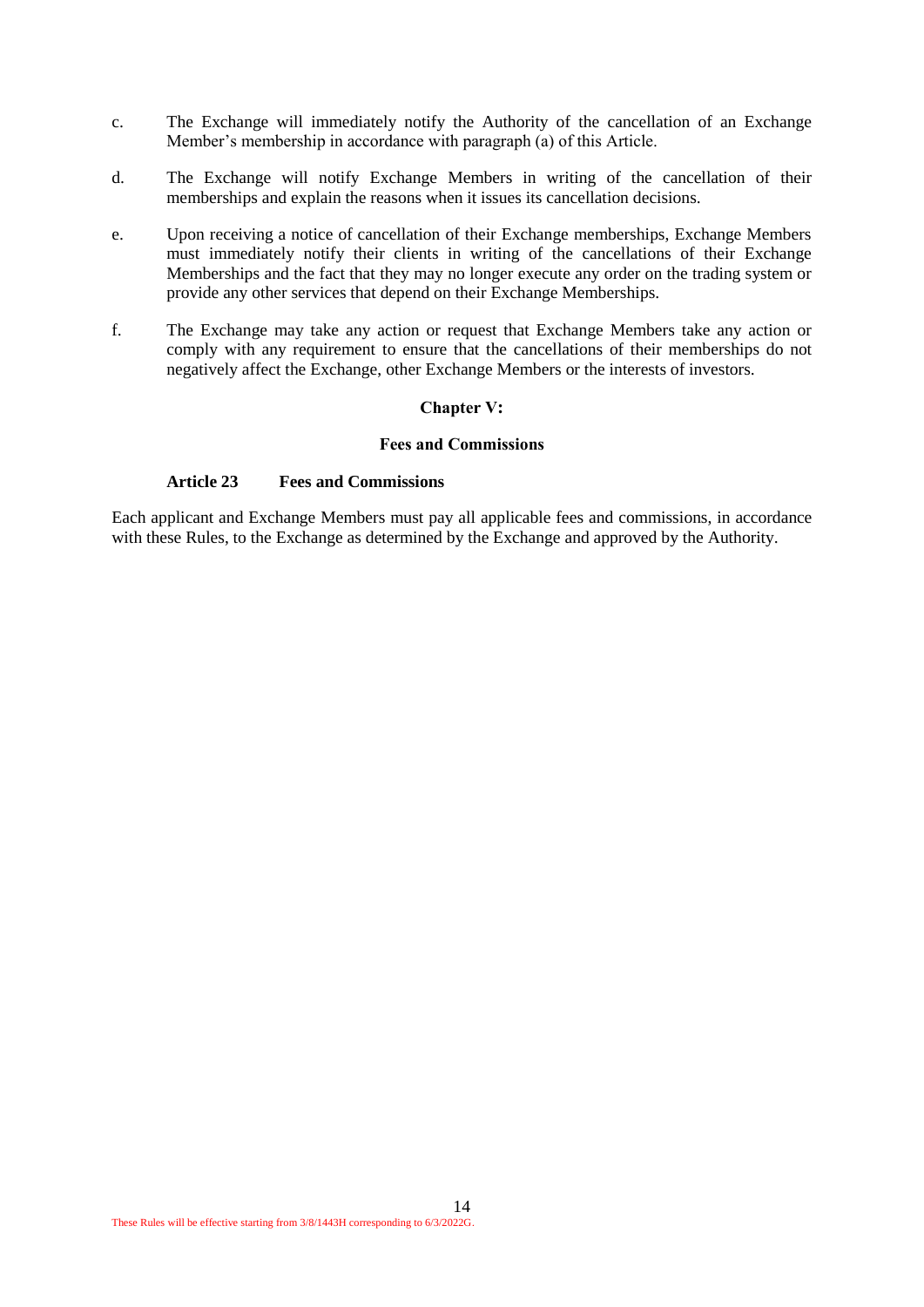#### **SECTION THREE The Trading System**

#### <span id="page-14-0"></span>**Article 24 Access to the Trading System**

Without prejudice to Article 32 of these Rules, Exchange Members may only access the Trading System through their Registered Traders in accordance with these Rules and any other requirements specified by the Exchange from time to time.

#### **Article 25 Trading Sessions**

- a. Trading on the Exchange will take place on business days during pre-defined trading sessions as detailed in the Trading and Membership Procedures and as the Exchange announces from time to time.
- b. Each Trading Day will include an Opening Price calculation, Trading Sessions, and a Closing Price calculation, as specified in the Trading and Membership Procedures for each class of security.
- c. The Exchange may suspend the trading of particular securities for the purposes of maintenance as specified in the Trading and Membership Procedures.
- d. The Exchange may amend trading times for specific securities on the first trading day of the relevant securities.

#### **Article 26 Securities Pricing**

- a. The Exchange will establish the method used to set and publish the Opening Prices, Intra-Day Prices, and Closing Prices for relevant classes of securities in the Trading and Membership Procedures.
- b. The Exchange will establish the Tick Sizes for each security in the Trading and Membership **Procedures**

#### **Article 27 Transmitting Orders**

- a. Exchange Members will conduct trading activity by transmitting orders that fulfil the requirements for orders set out in the Trading and Membership Procedures.
- b. Before transmitting orders, Exchange Members must ensure that they have taken all steps necessary to meet applicable requirements for final settlements. Those necessary steps include but are not limited to:
	- 1) verifying that a client (the seller) has sufficient available securities on account or, receiving from the client a confirmation that he has sufficient available securities on account, as specified by the Exchange, and that no registered restrictions prevent the sale of said securities, before transmitting a sell order for said client. For the purpose of such verification or confirmation (where applicable), a client may be deemed to have sufficient available securities on account in one of the following cases:
		- a. securities are in another account of the client (whether held with the same or a different Custody Member) and capable of being transferred to the relevant account prior to settlement;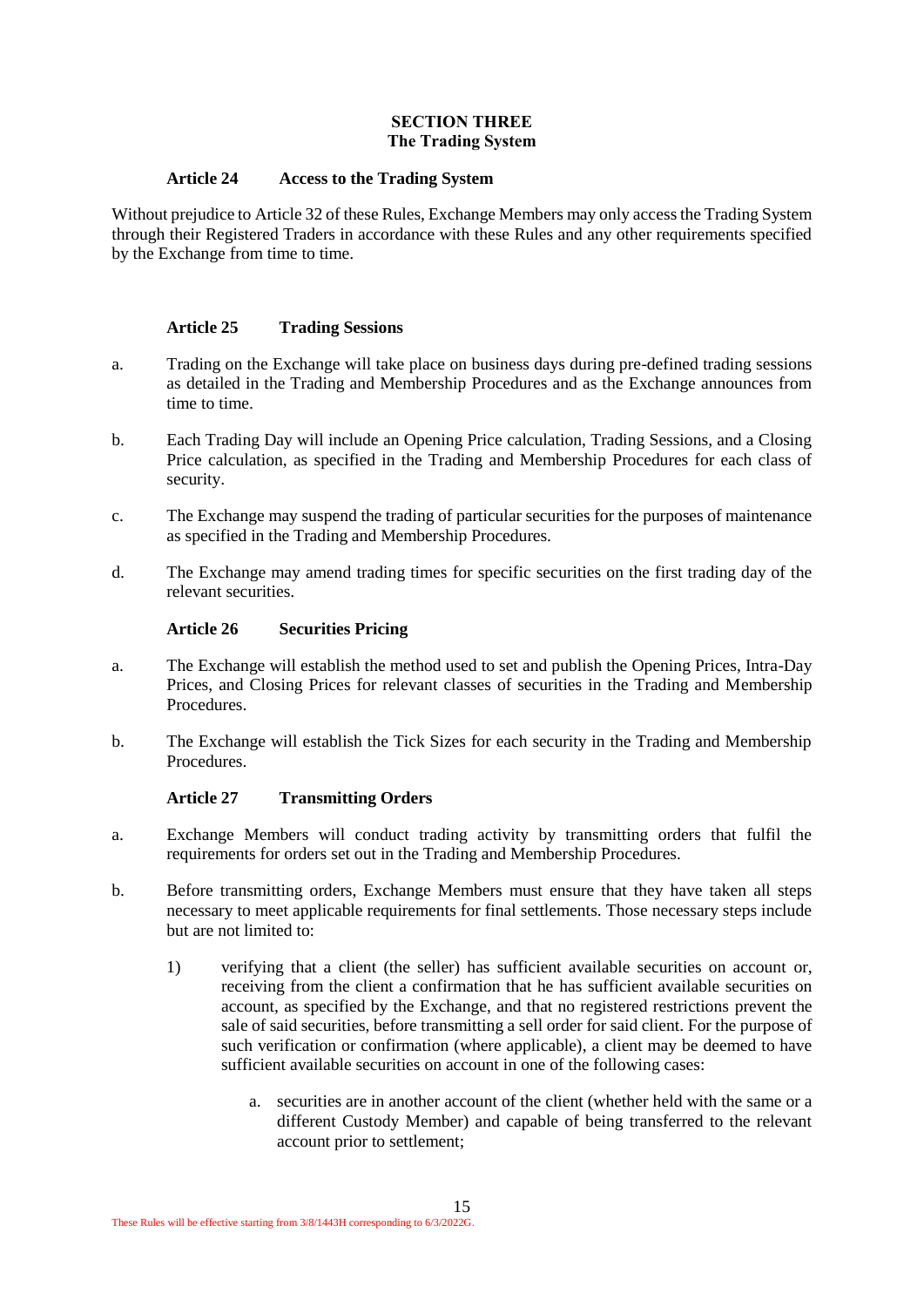- b. the client has possession of Convertible Securities which provide for conversion prior to settlement; or
- c. the client has entered into derivative transaction(s) or SBL agreement or any other agreements which provide for the delivery of the securities to the relevant account prior to settlement.
- 2) verifying or receiving from the client a confirmation (where applicable) that such client will satisfy the cash requirements prior to settlement, before transmitting a buy order for said client; and
- 3) the agreement with any client must include the essential rights and obligations of each party which contains –including but not limited to- the confirmation received from the client stipulated in sub-paragraphs (1) and (2) of paragraph (b) of this Article.
- c. Before transmitting orders, Exchange Members must monitor that they are not transmitting orders that exceed the Trading Limits set by Clearing House or General Clearing Members (where applicable) in accordance with the Securities Clearing Centre Rules and Procedures.
- d. Before transmitting orders, Exchange Members must ensure that they submit orders using the channel appropriately suited to their purposes as specified in the Trading and Membership **Procedures**
- e. Exchange Members must not transmit any orders:
	- 1) prohibited under the Capital Market Law and its implementing regulations, or the Exchange Rules, or the relevant laws and regulations; or
	- 2) that do not satisfy the requirements set out in the Trading and Membership Procedures.
- f. Exchange Members must have written policies and procedures in place to ensure they comply with paragraph (d) of this Article.
- g. The Exchange may reject orders that fail to meet the requirements established in these Rules or the Trading and Membership Procedures.
- h. Exchange Members retain responsibility for any orders they transmit to the Trading System.

# **Article 28 Order Execution**

- a. The Trading System will fully or partially execute orders the Exchange fully or partially matches The Exchange will treat the resulting transactions as binding and irrevocable by the parties upon their execution. Following execution in the Trading System, the Exchange will confirm such transactions with each relevant Exchange Member and deal with them according to the Securities Clearing Centre Rules Securities Depository Centre Rules. To avoid doubt, the Trading System does not consider the unmatched portions of partially matched orders executed and Exchange Members may amend or cancel said portions.
- b. The Exchange will match orders in accordance with the price and time priority procedures established in the Trading and Membership Procedures.

#### **Article 29 Amendment, Deactivation, and Cancellation Instructions**

a. Exchange Members may transmit instructions to the Trading System to amend, deactivate, or cancel orders. For such instructions to take effect, Exchange Members must validly transmit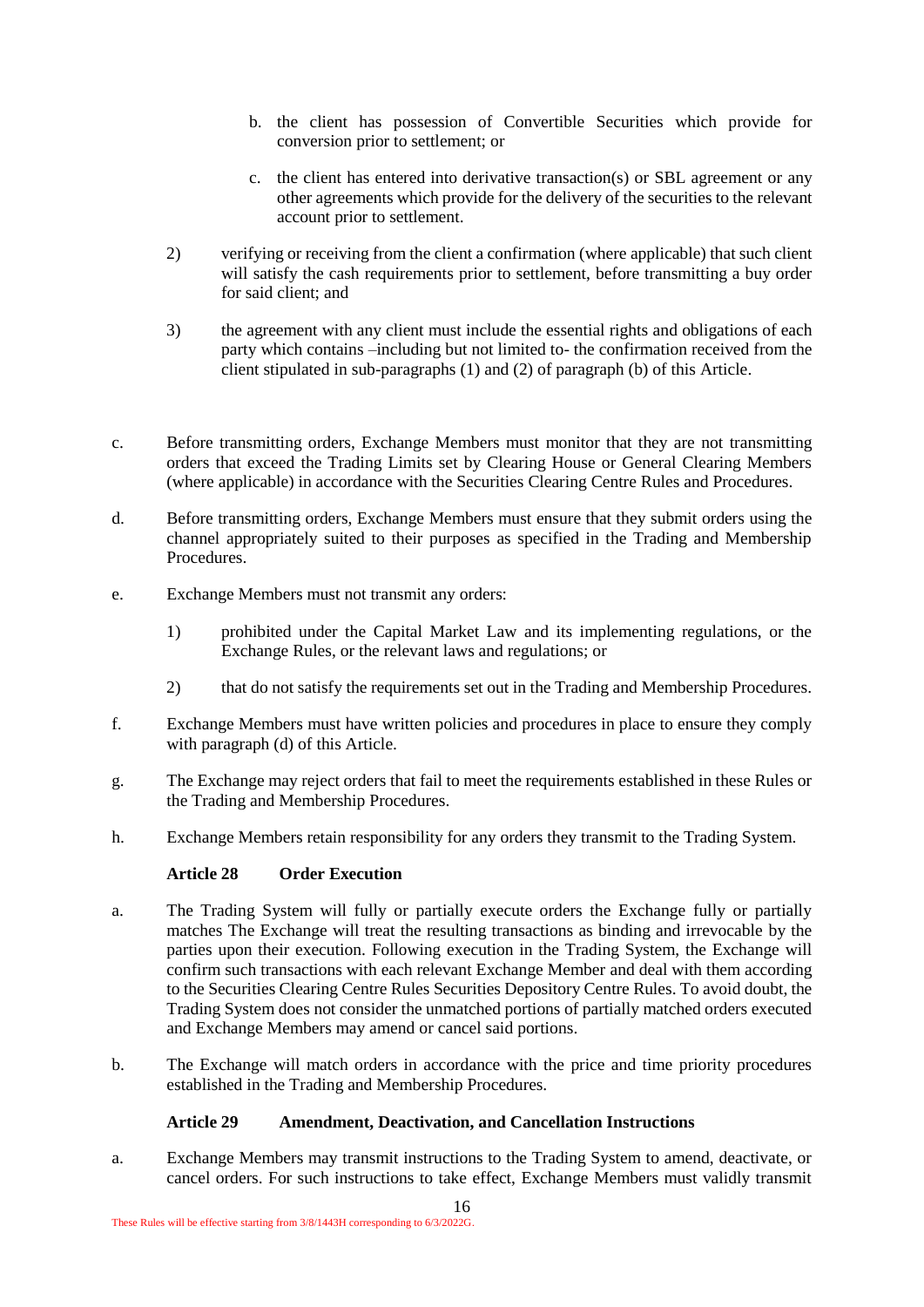them to the Trading System before the execution of relevant orders as specified in the Trading and Membership Procedures.

- b. Amendments to or deactivation of any order may impact the application of the Price and Time Priority Rules as specified in the Trading and Membership Procedures.
- c. The Exchange may cancel all outstanding orders in the Order Management System before the application of the relevant Corporate Actions.

#### **Article 30 Trading Limits**

The Exchange will reject all transmitted orders by the Exchange Members which breaches the Trading Limits imposed on them by the Clearing House or the relevant General Clearing Members (where applicable), in accordance with Securities Clearing Centre Rules.

# **Article 31 Kill Switch**

- a. The Exchange will execute kill switch on Exchange Members upon the instruction received from the Clearing House or the relevant General Clearing Member (where applicable).
- b. Upon receiving kill switch instructions in accordance with the provisions of paragraph (a) of this Article, the Exchange will cancel all outstanding orders and reject all transmitted orders by the Exchange Members, and may suspend the Exchange Member' membership in accordance with Article 21 of these Rules.

#### **Article 32 Direct Market Access**

- a. Without prejudice to Article 27 of these Rules, Exchange Members may enable their clients to submit orders directly into their Order Management systems.
- b. Exchange Member and the Client must satisfy any relevant requirements determined by the Exchange.
- c. Exchange Members that provide Direct Market Access to their Clients must assess (and continue to assess) the suitability of the channels for order submission made available to their clients.
- d. Exchange Members that provide Direct Market Access must ensure that they put appropriate procedures, arrangements and controls in place, including but not limited to:
	- 1) having in place effective systems, procedures and arrangements to ensure that appropriate criteria are set and applied regarding the suitability of Clients to whom Direct Market Access services may be provided, including (but not limited to) criteria relating to the legal status of the Client, any previous sanctions imposed on them, the expected level of trading activity the Client will be undertaking, and the adequacy of the Client's pre- and post-trade controls and real time monitoring;
	- 2) ensuring that the Client has adequate technical capacity and resiliency and continuity procedures to be connected to the Order Management System;
	- 3) conducting, and periodically reassessing, due diligence on Clients wishing to receive Direct Market Access services to ensure they are able to comply with the conditions set out in sub-paragraphs (1) and (2) of this paragraph on an ongoing basis;
	- 4) implementing appropriate pre- and post-trade controls on Client's trading activity including controls which prevent orders and/or suspend trading when pre-set limits are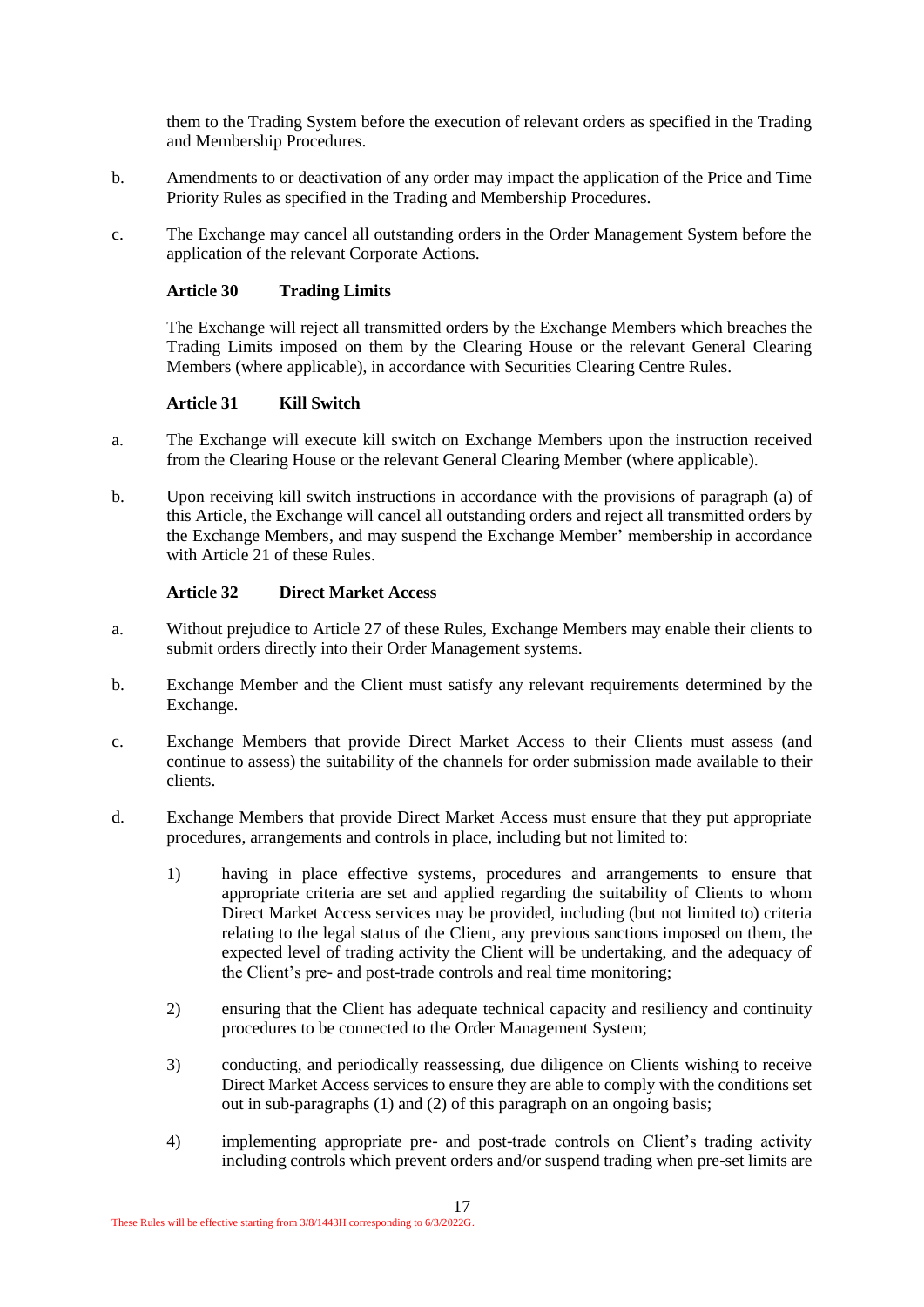exceeded, such as limits relating to price, volume, number of messages transmitted, and maximum short or long positions;

- 5) having arrangements in place to provide real-time monitoring of the activity of Clients using Direct Market Access services in order to identify and prevent the placing, modification or cancelling of orders or execution of transactions in a way which contributes to disorderly trading conditions;
- 6) having arrangements in place to automatically block or cancel orders where a Client's trading activity exceeds the relevant pre- and post-trade controls or is identified as potentially contributing to disorderly trading conditions and to suspend or cancel the provision of Direct Market Access services to a Client in the case of non-compliance with the requirements of the Exchange Member, these Rules or such other requirements of the Exchange; and
- 7) being able to identify to the Exchange, by means of flagging, orders generated by Direct Market Access, and the relevant Clients initiating those orders and that information shall be available to the Exchange upon request.
- e. Exchange Members must enter into a binding written agreement with any Client to whom they provide Direct Market Access, setting out the essential rights and obligations of each party relating to the provision of Direct Market Access.
- f. Exchange Members providing Direct Market Access services to Clients shall be responsible for all orders and trades executed using the Direct Market Access service.
- g. The Exchange may require Exchange Members to suspend the transmission of their clients' direct orders at any time and as it deems fit, including (but not limited to) in the following circumstances:
	- 1) for the protection of other Exchange Members and the investors; and
	- 2) for the maintenance of an orderly market.

#### **Article 33 Negotiated Deals**

Exchange Members may transmit orders to execute transactions through the Trading System in listed securities regarding which they negotiated and reached agreements outside the Trading System, in accordance with the mechanism and conditions detailed in the applicable Trading and Membership Procedures.

#### **Article 34 Clearance and Settlement of Transactions**

- a. The Clearing House will clear all transactions executed through the Trading System in accordance with the Securities Clearing Centre Rules.
- b. The Depository Centre will settle all transactions executed through the Trading System in accordance with the Securities Depository Centre Rules.

#### **Article 35 Trading Records**

The Exchange must register in its records all orders and instructions transmitted to it. Such records will prevail over any evidence.

18